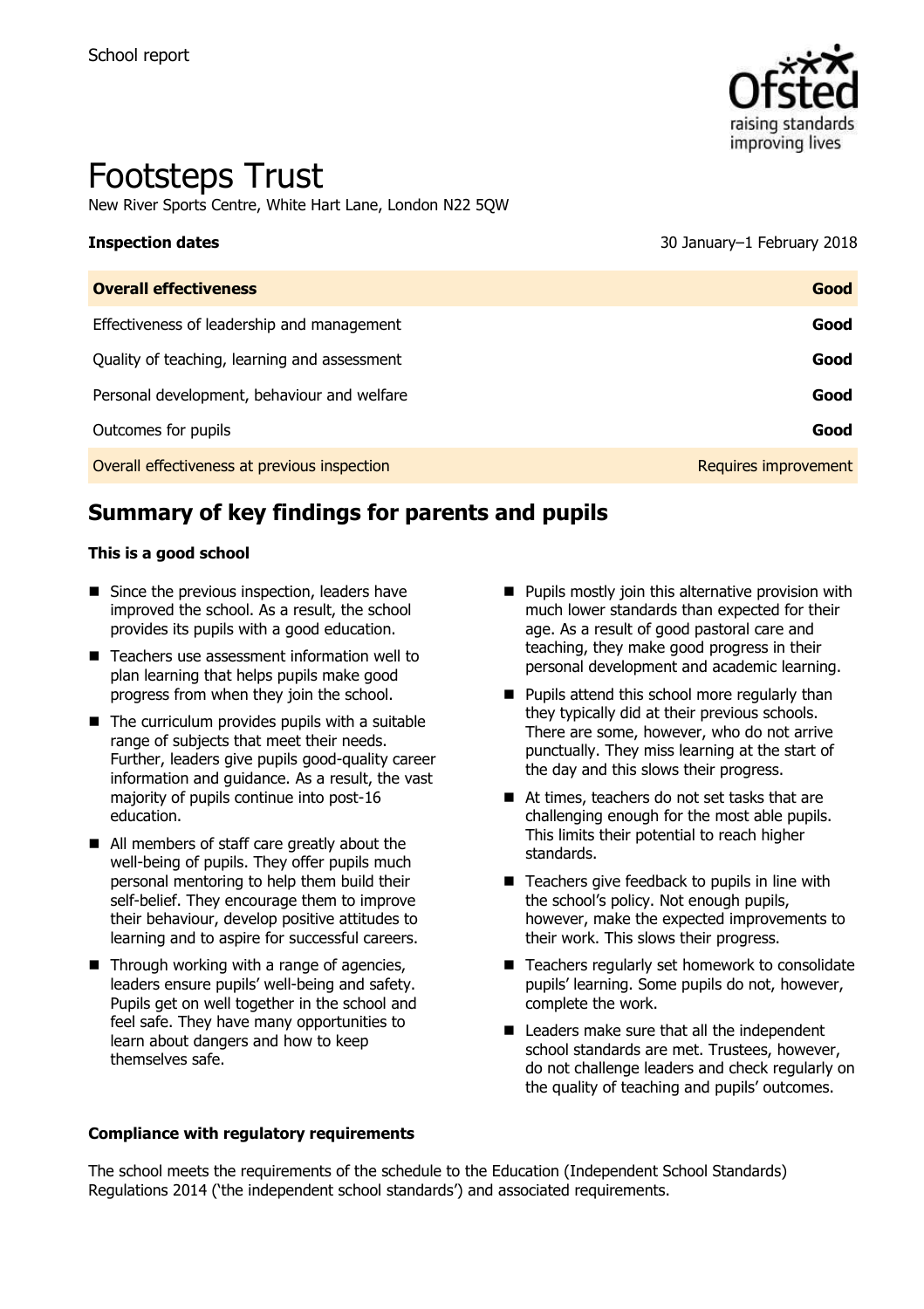

# **Full report**

### **What does the school need to do to improve further?**

- **IMPROVE the quality of teaching and pupils' outcomes by ensuring that:** 
	- teachers set work that is more challenging, especially for the most able pupils
	- there is greater consistency in pupils' learning from their mistakes and correcting their work, in line with the school's marking and feedback policy
	- teachers and leaders encourage pupils and hold them to account for consistently completing their homework assignments.
- Continue to try to make sure that a greater number of pupils arrive on time to school.
- Improve the effectiveness of leadership and management by trustees providing support and challenge to school leaders to improve further the quality of teaching and pupils' outcomes.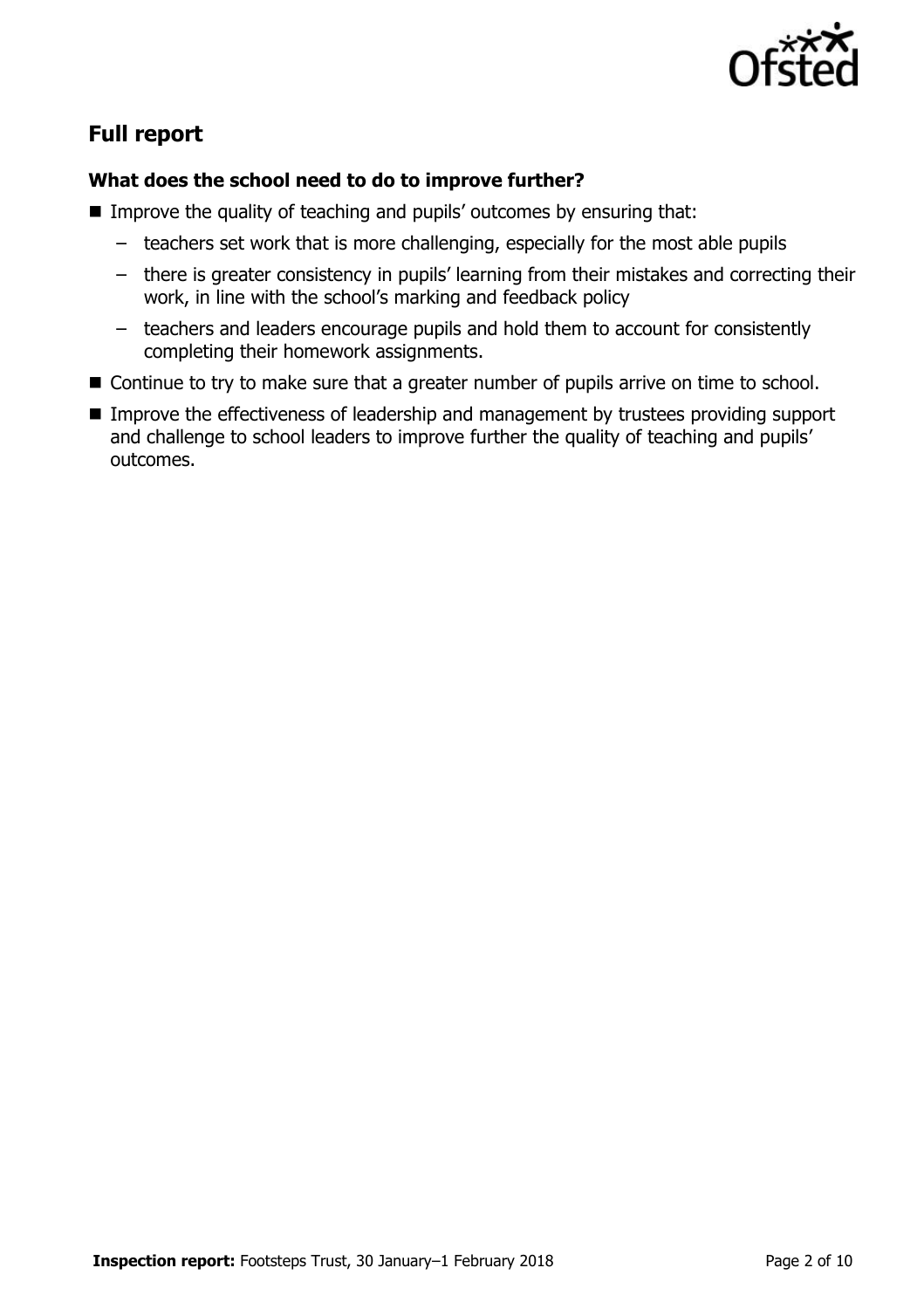

# **Inspection judgements**

#### **Effectiveness of leadership and management Good**

- School leaders, including those responsible for governance, communicate a clear vision. They aspire to give pupils who have had poor experiences of school a fresh start and the opportunity to set themselves on a course for a successful future. Through strong pastoral support, high expectations for improving behaviour and effective teaching, they succeed in their mission.
- Since the previous inspection, senior leaders have introduced rigorous systems for holding members of staff to account for their performance. Through biannual reviews, regular observations of teachers and learning mentors, leaders know the strengths and development needs of all members of staff. Senior leaders arrange professional development opportunities to help drive improvement. For example, all subject teachers have spent time working with subject leaders in a large maintained school. They observed teachers across years and ability groups to learn from best practice. As a result of these developments, the quality of teaching has improved and is now good.
- **Pupils join the school at various points during the year, mostly during Year 11. Leaders** have good systems for assessing pupils on entry, and preparing individual learning plans. These include a raft of targets, including for academic and behavioural achievements, and the strategies the school will provide to help pupils to achieve their goals. These strategies help pupils to settle down well and become successful learners.
- Leaders use tracking systems often to check pupils' progress, and report fortnightly to parents and carers on their children's academic progress, behaviour, attitudes and attendance. Leaders use this information to identify underperformance and arrange further academic and pastoral support, as needed. These systems have a positive impact on pupils' outcomes.
- The academy leaders on each site know the pupils extremely well. They and the learning mentors build up strong and trusting relationships with the pupils. They offer pupils personal coaching and encouragement that helps them to develop positive attitudes to learning and to behave in a responsible manner. This makes a strong contribution in helping pupils make a success of their time at this school, and in preparing them for the future.
- Leaders have refined the curriculum since the previous inspection. It now offers pupils GCSE courses in English, mathematics, biology and religious studies. In addition, all pupils study for a Level 1 Sport BTEC National Diploma. Leaders have made sure that teachers of these courses teach effectively and have good subject knowledge. Leaders enrich the formal curriculum through offering additional art, African drum workshops and visits such as to art galleries, museums and a Gurdwara, for instance.
- Aspects of the GCSE courses make a good contribution to pupils' personal development. Pupils study Christianity, Sikhism and religious moral dilemmas in religious studies. In addition, the effective personal, social, health and economic education (PSHE) programmes cover topics such as sexual orientation, equality and understanding faiths. These studies are effective in making sure that pupils learn about people of the protected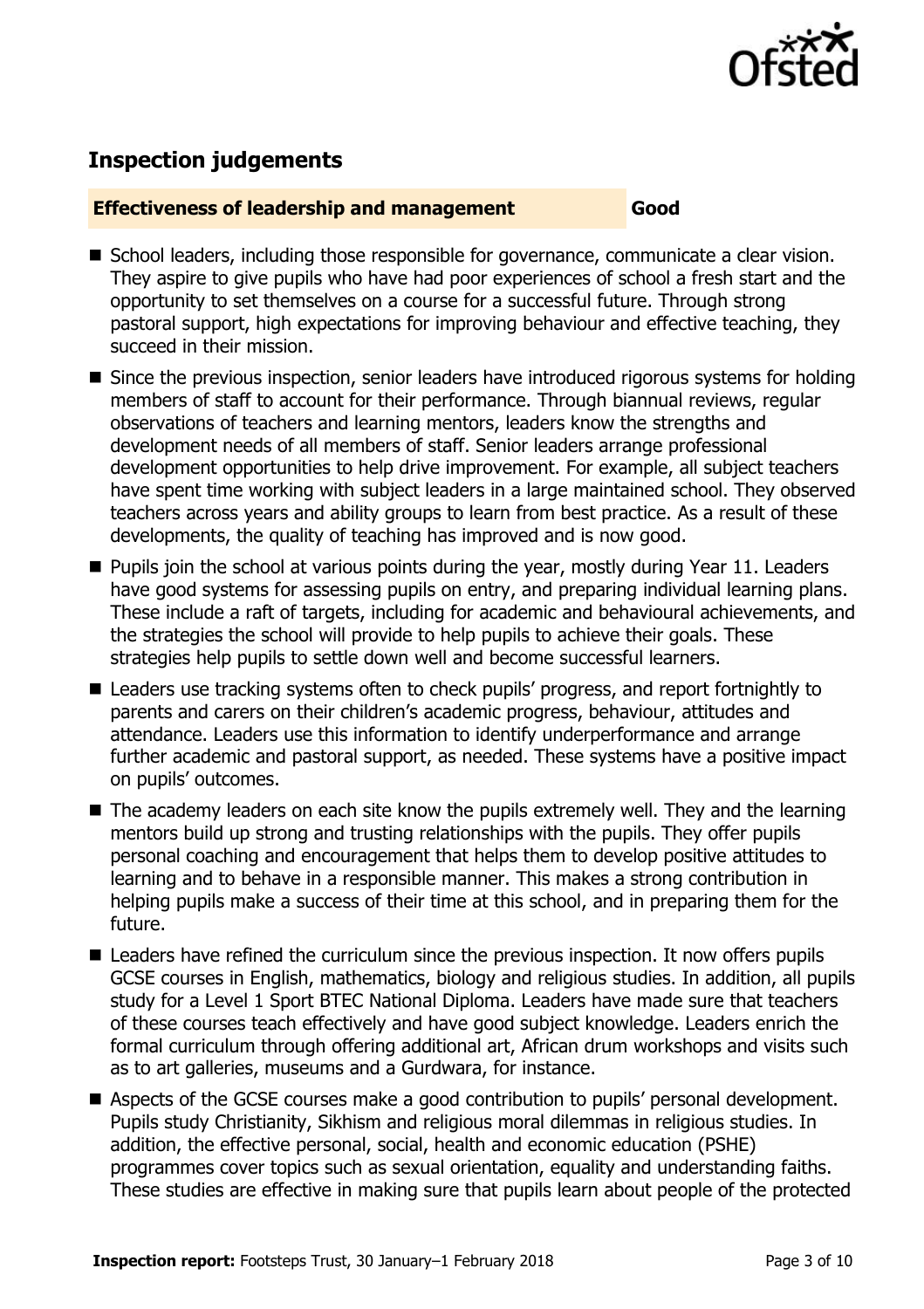

characteristics and prepare them for life in modern Britain.

■ Leaders benefit from termly reviews led by teams from the referring local authorities. This external scrutiny helps leaders to know the strengths and weaknesses of their provision. Leaders take on board the reviewers' recommendations and act on them to improve the school.

#### **Governance**

- The board of trustees are responsible for the governance of the school. The principal is one of the trustees.
- School leaders and trustees have made sure that the school meets the independent school standards and other requirements.
- There is regular informal discussion between the principal and other trustees, especially the chair. Trustees, however, do not have established systems for supporting and holding senior leaders to account for the quality of teaching. They do not consistently check on pupils' progress. Their last formal meeting was in July 2017, and they are not briefed on the progress that current pupils are making.
- $\blacksquare$  Trustees have recruited two people who they expect to join the trust shortly. The intention is that these people will add capacity to check the school's work more closely. One has a background in education and the other has expertise in safeguarding.

### **Safeguarding**

- The arrangements for safeguarding are effective.
- The principal and three other senior leaders are trained as designated safeguarding leads. They make sure that all members of staff are kept up to date with the latest guidance. Leaders require every member of staff to undertake online refresher safeguarding training at least once a year. Furthermore, senior leaders set regular tests for all members of staff to make sure that they continue to be fully aware of safeguarding guidelines and procedures. As a result, there are high levels of vigilance, and members of staff report any concerns without delay.
- Because of the very caring environment, pupils build strong relationships with members of staff. Pupils share with them any safeguarding and welfare concerns that they have for themselves and for their peers. Leaders respond to concerns without delay. They work closely with the safeguarding and social work teams across London's local authorities to address any safeguarding and welfare concerns.
- The curriculum helps pupils understand how to stay safe in a range of potentially dangerous situations. Pupils benefit from workshops delivered by a variety of providers. These include sessions on gangs, knife crime, substance misuse and child sexual exploitation.
- The school publishes its safeguarding policy on its website. The policy has proper regard to current government requirements.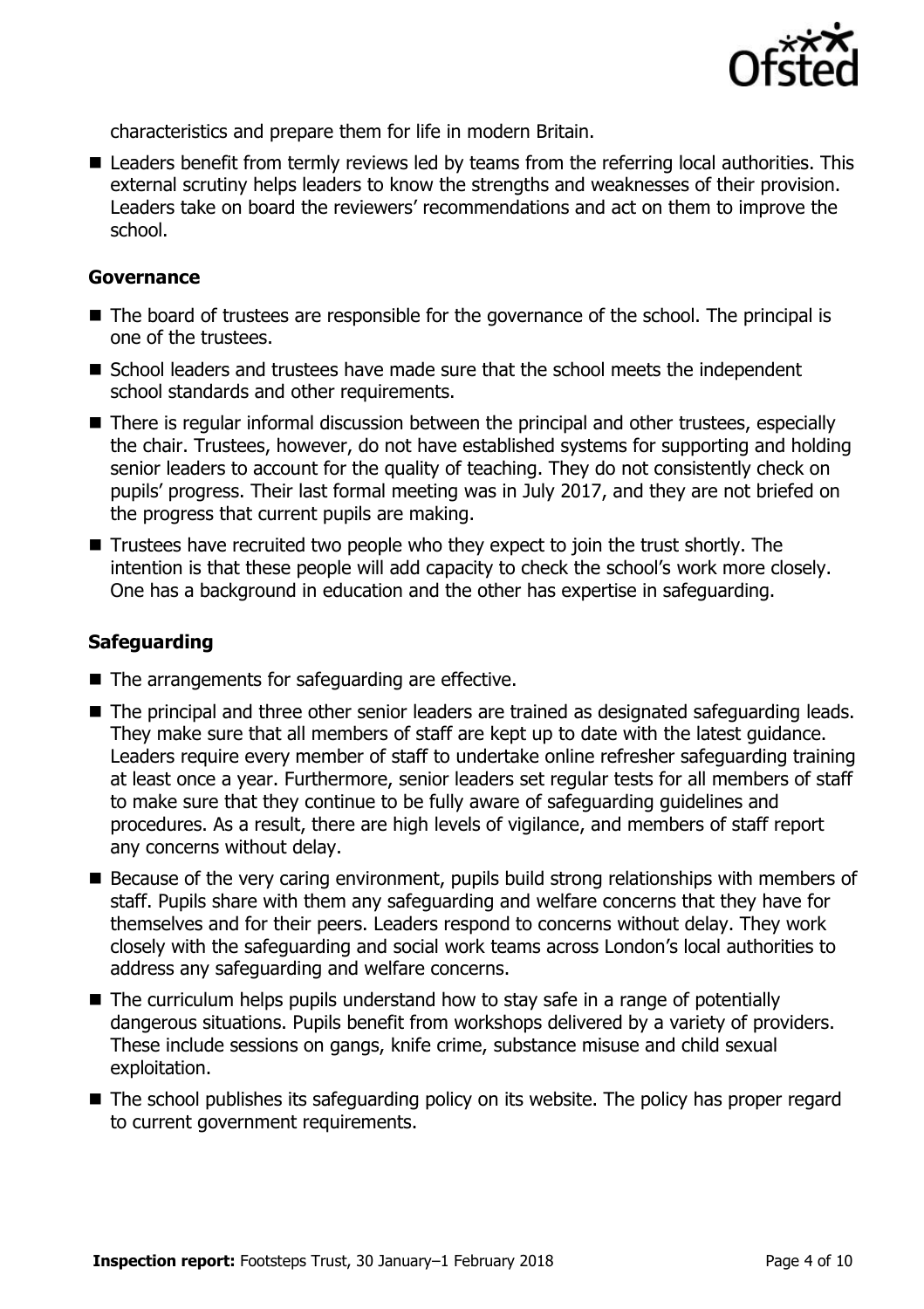

### **Quality of teaching, learning and assessment Good**

- Teachers assess pupils' skills when they join the school, and continue to assess their progress frequently. They use this information to plan effective learning and personal support. This helps pupils make good progress.
- Teachers plan learning activities systematically. This helps pupils build on their prior knowledge and gain new skills.
- There is a teacher and a learning mentor in each class. This means that pupils benefit from individual attention, encouragement and support. When pupils get stuck, teachers and mentors help them to address any misconceptions that arise. Consequently, pupils become successful learners and make good progress.
- Teaching makes a good contribution to pupils' moral development. In religious studies lessons, pupils discussed the rights and wrongs of abortion and euthanasia. In English, pupils read articles to understand homelessness, and they wrote a response to the question of, 'Should the death penalty be reintroduced?'
- Teachers do not consistently have high enough expectations of what pupils, especially the most able, can achieve. They do not set work that is challenging enough to make sure that the most able pupils reach their potential.
- In line with the school's policy, teachers give pupils feedback on how they are doing and set them a follow-up task to improve their work. They also set weekly homework tasks that help pupils consolidate and build on their learning. Some pupils, however, regularly fail to carry out these assignments. This slows their learning.

### **Personal development, behaviour and welfare Good**

### **Personal development and welfare**

- The school's work to promote pupils' personal development and welfare is good.
- Typically, pupils join the school with low self-esteem as they have been disengaged from their education. Members of staff patiently help them realise that if they put in the effort, they can make a success of their lives. As a result, pupils learn to settle down to work and, as they taste success, they gain in self-confidence.
- **Pupils learn about healthy lifestyles and all take part in a range of sports activities,** including football and boxing. One pupil told the inspector that boxing provides him with a positive channel to funnel his aggression. These opportunities ensure pupils' physical wellbeing.
- **Pupils learn to trust members of staff as they see that they care about them. This helps** pupils to feel that they can discuss any problems that they have, as they know the staff will listen to and support them. Leaders have established good links with a range of external agencies. They refer pupils for professional help, when appropriate. In these ways, the school promotes pupils' positive emotional well-being and mental health.
- **Pupils in this small school get on well with and respect each other. They report that there** is no bullying in the school. Through the curriculum, they learn how to keep safe and manage risks.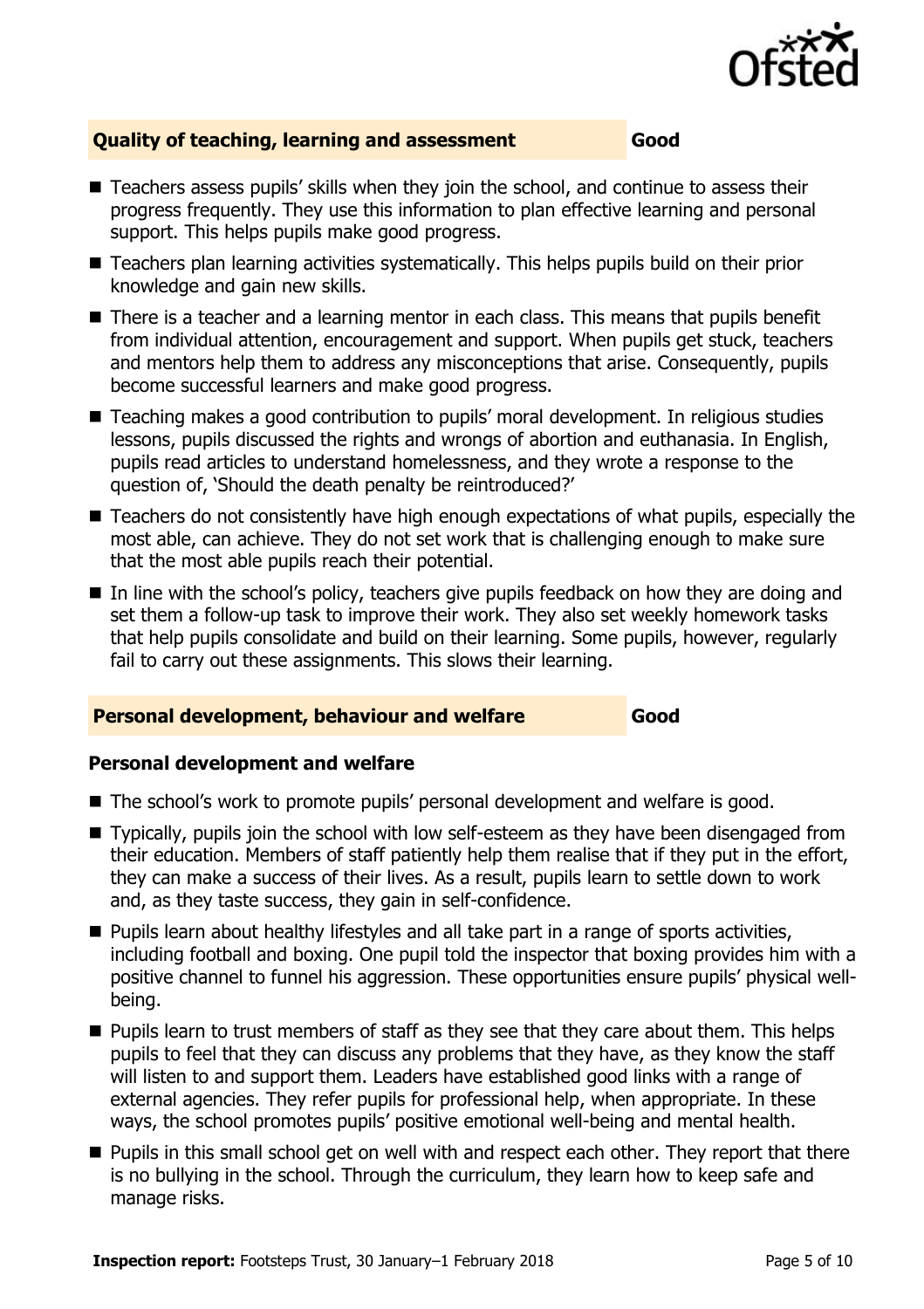

**Pupils receive effective impartial information and quidance. They discuss their options and** long-term career aspirations and pathways with school leaders and their learning mentors. They attend a London-wide skills programme where they gain further information about a range of careers. This helps pupils to plan for successful careers, once they leave the school.

#### **Behaviour**

- The behaviour of pupils is good.
- **Pupils who join this school have typically displayed poor behaviours and attitudes in their** previous schools. Leaders set out clear expectations for good behaviour. Leaders deploy a range of strategies for rewarding good behaviour and have well-defined sanctions for misbehaviour. Members of staff mentor pupils effectively. Consequently, pupils begin to understand that improving their behaviours will help them succeed in their lives. Pupils, therefore, as they settle into the school, begin to transform their behaviours. They develop positive attitudes and increasingly cooperate with their teachers and learning mentors. As a result, they become successful learners.
- Most pupils markedly increase their attendance at this school compared to their previous schools.
- A few pupils consistently arrive late in the mornings. Consequently, they miss parts of or entire lessons at the start of the day. This has a negative impact on their learning.

#### **Outcomes for pupils Good Good**

- $\blacksquare$  Most pupils join the school at various points during Year 11. They arrive at this school with low starting points, including in English and mathematics. This is because they were disengaged at their previous schools, and their attendance was often very low.
- $\blacksquare$  Because of the effective pastoral care, good teaching and support, they make good progress from their low starting points. This enables them to achieve the necessary qualifications to pursue their chosen careers.
- $\blacksquare$  In the 2017 tests, pupils gained functional skills qualifications in English and in mathematics. The proportion that attained 5+ GCSE passes was above the national average for alternative provisions. A few pupils gained good GCSE grades in English and in mathematics.
- Current pupils, including the most able and pupils who have special educational needs (SEN) and/or disabilities are making good progress, overall. The most able, however, are not making the strong progress of which they are capable. This is because teachers do not consistently set work which is challenging enough.
- The vast majority of pupils leave the school and proceed to post-16 education. Last year's graduates are studying a range of courses, such as in health and social care, business, performing arts, sports and childcare.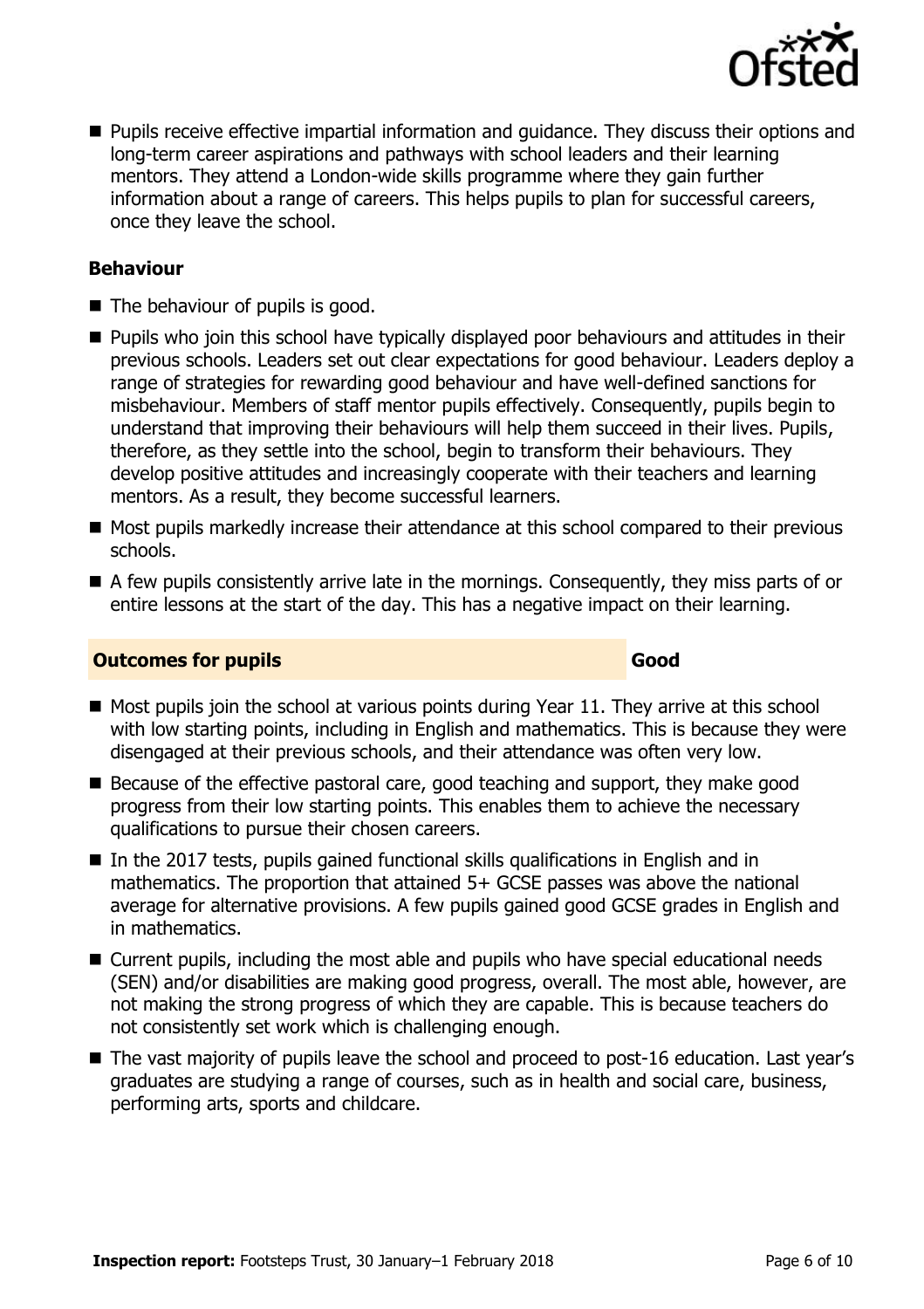

# **School details**

| Unique reference number | 141859   |
|-------------------------|----------|
| DfE registration number | 309/6004 |
| Inspection number       | 10041405 |

This inspection was carried out under section 109(1) and (2) of the Education and Skills Act 2008, the purpose of which is to advise the Secretary of State for Education about the school's suitability for continued registration as an independent school.

| Type of school                      | <b>Alternative Provision</b> |
|-------------------------------------|------------------------------|
| School category                     | Independent school           |
| Age range of pupils                 | 12 to 16                     |
| Gender of pupils                    | Mixed                        |
| Number of pupils on the school roll | 45                           |
| Number of part-time pupils          | 1                            |
| Proprietor                          | <b>Footsteps Trust</b>       |
| Chair                               | <b>Giles Hall</b>            |
| <b>Headteacher</b>                  | Christopher Hall             |
| Annual fees (day pupils)            | £8,160–£9,330                |
| Telephone number                    | 0208 881 4050                |
| Website                             | www.footsteps.uk.com         |
| <b>Email address</b>                | info1@footsteps.uk.com       |
| Date of previous inspection         | 12-14 January 2016           |

### **Information about this school**

- The Footsteps Academy aims to 'provide students with the necessary tools and skills to build a successful future and to be able to make a positive contribution to their community.'
- The Footsteps Academy was founded in 2010 as a Football Academy by the current Principal and CEO. The Footsteps Academy was registered by the Department for Education in February 2015, and this is its second standard inspection.
- Since the previous inspection, the school no longer operates across three sites, but two. In autumn 2017, trustees assigned one site for the education of girls, and the other for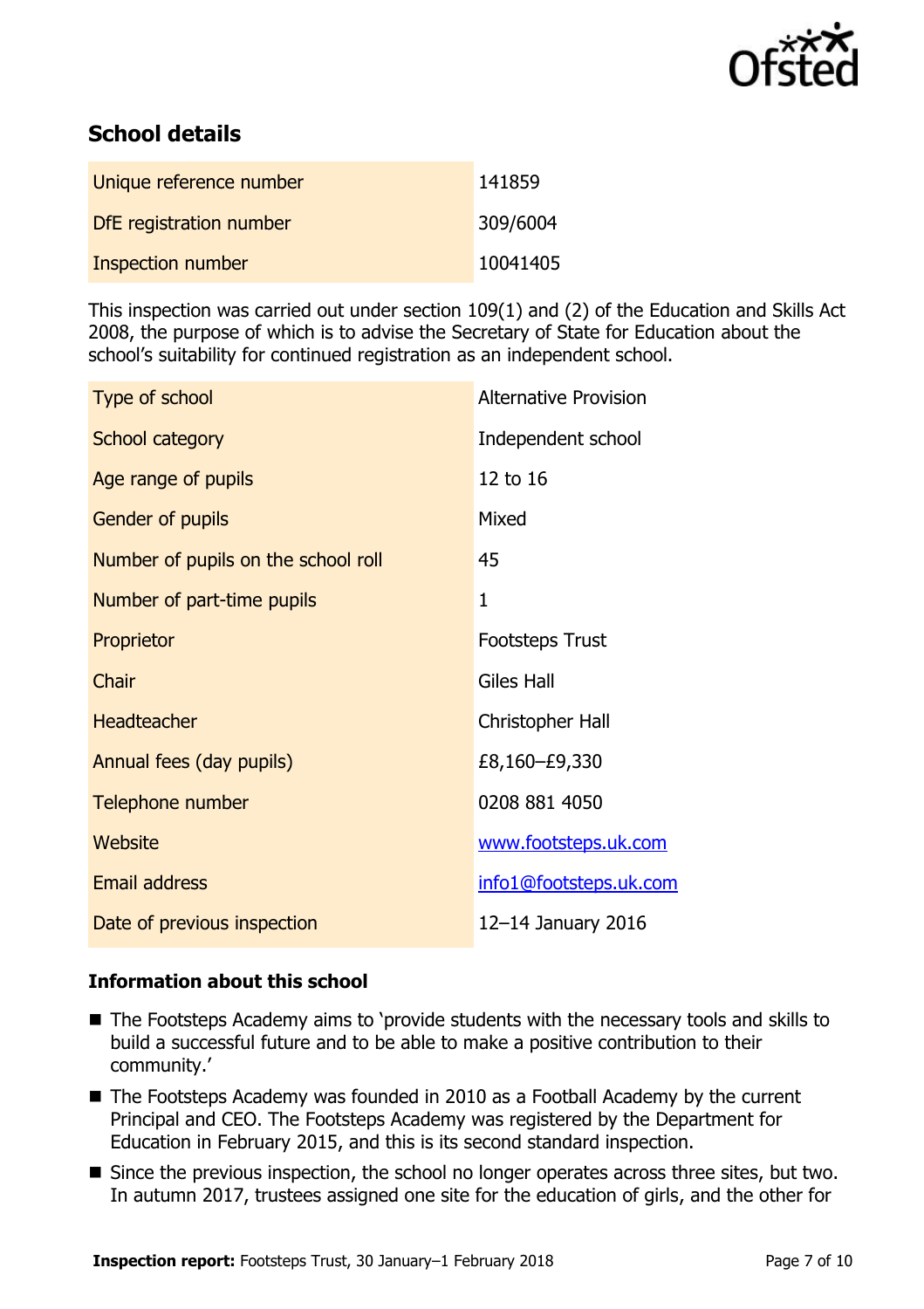

boys.

- The school is registered to educate up to 80 pupils. There are currently 45 pupils on roll, aged between 12 and 16. Most are referred from local authority secondary schools in the London Boroughs of Haringey, Hackney, Islington and Camden.
- The Footsteps Academy caters for pupils who have a record of poor behaviour and attitudes or a history of poor attendance.
- The Footsteps Trust is overseen by a Trustees Committee, and chaired by one of the trustees.
- $\blacksquare$  The school does not use any alternative provision.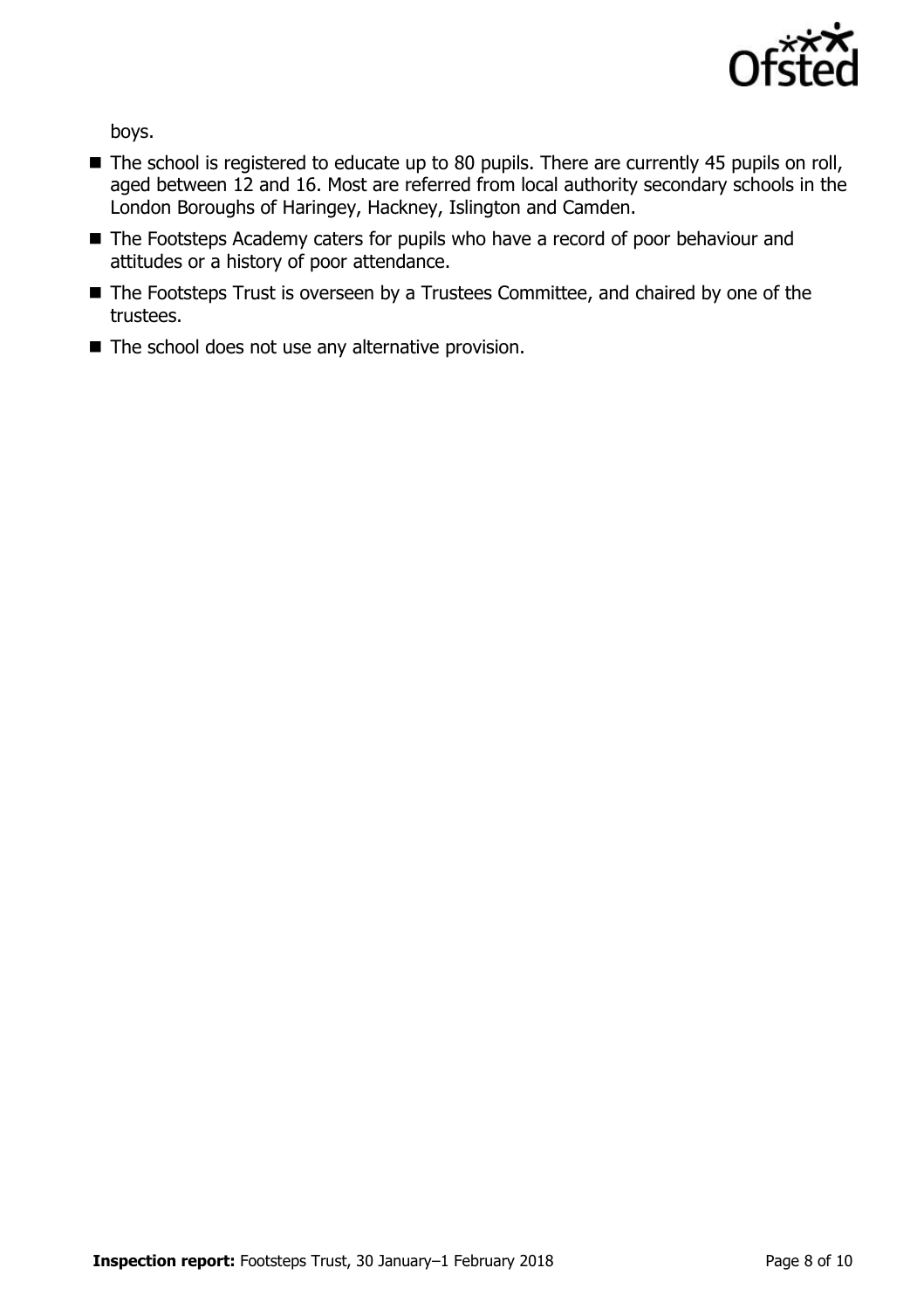

# **Information about this inspection**

- The inspection was conducted without notice.
- The inspector was only able to observe learning in four lessons, as the inspection took place during the school's assessment week.
- The inspector scrutinised pupils' work across the two sites and across subjects.
- The inspector met with staff, pupils and leaders. The inspector spoke by telephone with the chair of trustees and the local authority safeguarding officer.
- $\blacksquare$  The inspector observed pupils during social times.
- Documentation, policies and all aspects of the school's work were checked for compliance with the independent school standards.
- This report is unable to include information on the progress and behaviour of the extremely small number of key stage 3 pupils, as this would identify them individually.
- The inspector could not take account of the responses to Ofsted's online questionnaire for parents (Parent View), as there were no responses.

#### **Inspection team**

David Radomsky, lead inspector **David Radomsky**, lead inspector